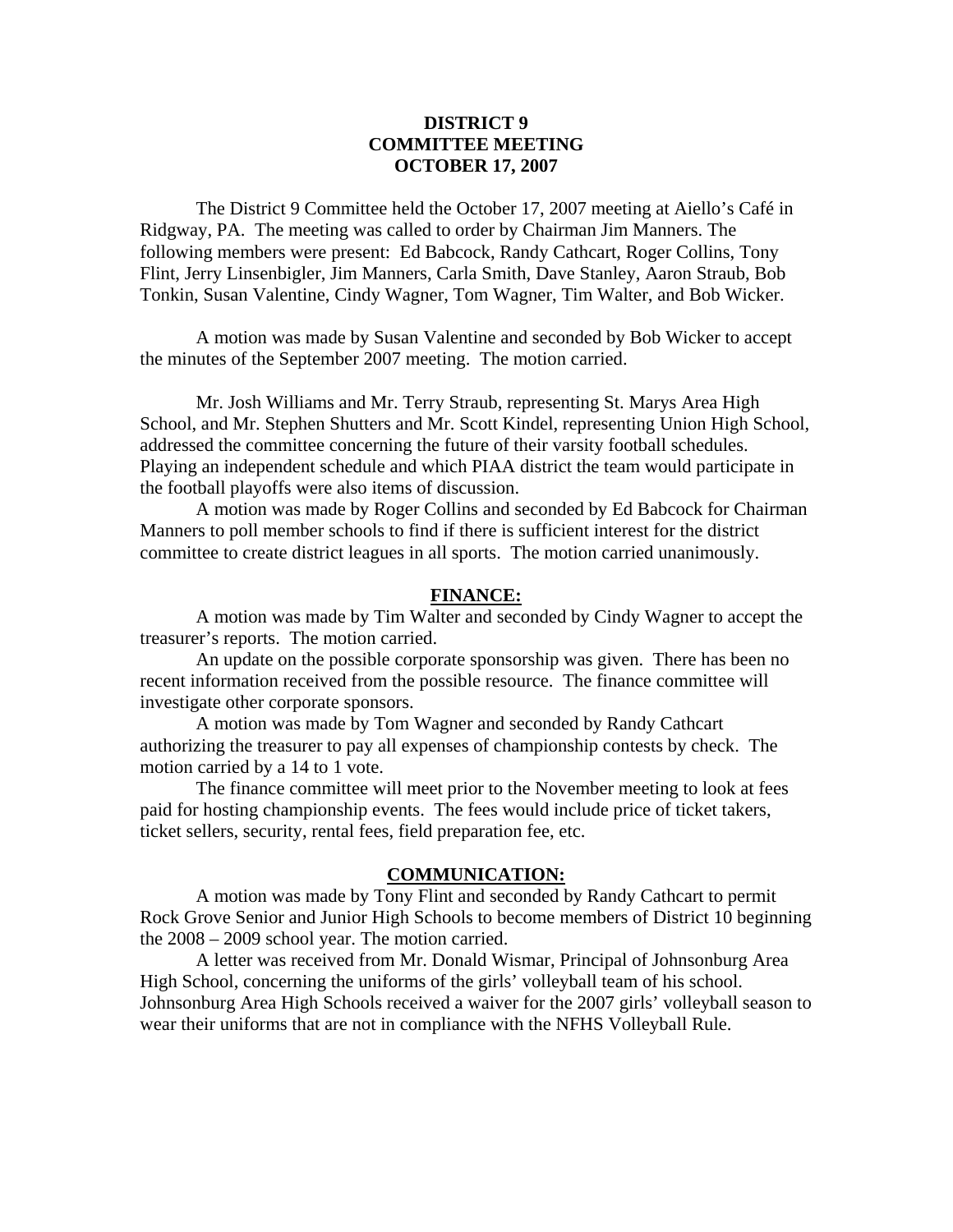#### **CHAIRMAN'S UPDATE:**

 Chairman Manners e-mailed District 9 schools an update of October 4 and 5, 2007 PIAA Board of Directors' meeting.

 The copies of the "new" transfer rule were given to committee members to read. The committee will review the transfer rule at the November meeting.

 A letter was received from Union High School inquiring in what PIAA district does a school play when its team competes in a league or conference outside its home district. The school would compete in PIAA district championship contests in the district that has jurisdiction over that school.

#### **ADMINISTRATIVE:**

 A motion was made by Tim Walter and seconded by Ed Babcock to grant athletic eligibility to Brett Michael Reed. (Transferring from Whiteville, N.Y. to Northern Potter High School) The motion carried with one negative vote.

 A motion was made by Susan Valentine and seconded by Tony Flint to grant athletic eligibility to Cole Walker. (Transferring from Clarion-Limestone High School to Clarion Area High School) The motion carried with one abstention.

 A motion was made by Susan Valentine and seconded by Tony Flint to grant athletic eligibility to Scott Campbell. (Transferring from Clarion-Limestone High School to Clarion Area High School) The motion carried with one abstention.

 A motion was made by Ed Babcock and seconded by Susan Valentine to grant athletic eligibility to Blair Mitchel Poulos. (Transferring from Central Catholic High School to Brockway Area High School) The motion carried.

 A motion was made by Ed Babcock and seconded by Jerry Linsenbigler to grant athletic eligibility to the following foreign exchange students:

Julian Mirow - Clearfield Area High School

 Armundo Alonso Santiago Deduarte – Rocky Grove High School The motion carried.

 The following individuals were elected to the vacant positions on the District 9 Committee. Mr. Jeff Kepler, Principal at Kane Area High School, was elected to fill the vacant school position on the committee. Mr. Dave Stanley was re-elected to fill the position of the male parent's representative.

 A copy of the thirteen PIAA compliance items requested by the Pennsylvania State Senate was given to the committee members.

## **ADMINISTRATIVE COMMITTEES**

 Schools that need additional championship plaques should contact Aaron Straub, awards chairman.

The finance committee will meet in December.

### **SPORTS SPECIFIC COMMITTEES**

### **Cross Country (Bob Wicker, Chairman**)

The number of athletes participating in the district meet was less than past years.